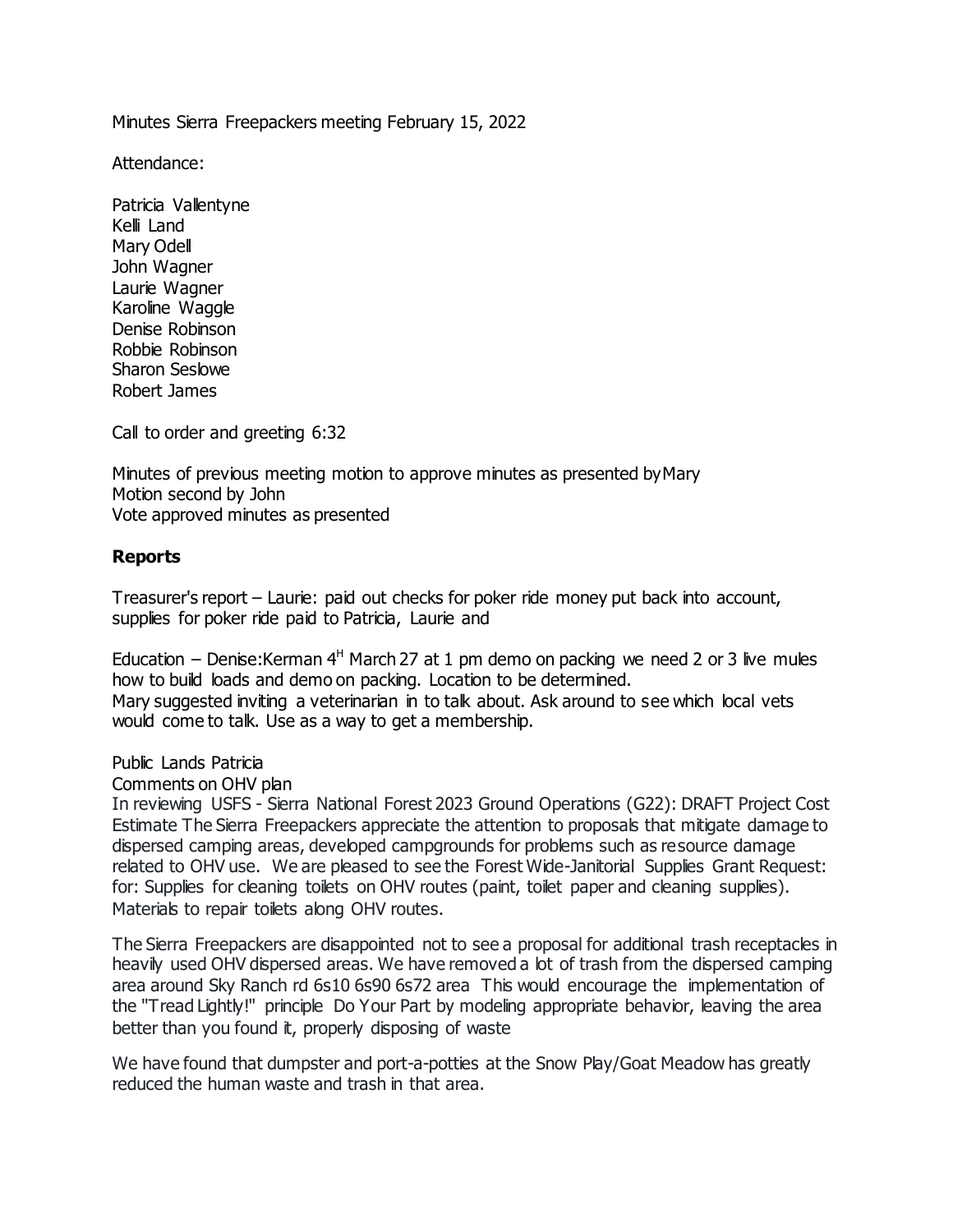We would like to see a proposal for funds to increase patrol hours or additional staff for law enforcement to increase safety for all forest users and encourage "Tread Lightly!" principle Respect the Rights of Others including private property owners, all recreational trail users, campers and others so they can enjoy their recreational activities undisturbed.

Sierra National Forest plan being redone their plan due to the creek fire in 2019. New release to available later this year for comment.

BCHC are working on a M.O.U. with region 5 of the Forest Service

Membership Laurie 2 new members signed up and 1 renewal

## **Old business**

Mariposa Trail Wendy Brown written/verbal report doing pack demo on June  $4<sup>th</sup>$  brag booth and LNT in Mariposa at the old frost shop lot in mid town.

Merced River trail committee has 2 openings on their board. Encouraging members in Merced or mariposa to join the committee

AHRP update Gloria not in attendance.Mary comment update on the information board, rain leaked and change backing new sheets after rain with a rubber seal at the top.

Nedler Grove update: John a check for \$5000 from a gentleman from Texas. Laurie will follow up to find out where the check has been sent. Mary will apply for with another \$2750. Cori says there is \$4000 from forest service. Patricia will ask for \$2500 from the Rotary Club

Raymond Parade sat April  $16<sup>th</sup>$  application is filled out and they are excited for us to participating. Sandra and Abigail are going to flags. Joyce boys doing banner. Karoline can carry and flag. Mary will ask San Joaquín to borrow BCHC flag. Wilderness riders will wear white shirt with vest, everyone elsewear blue shirts and red scarf. Parade starts at noon be there by 10 – 10:30, Park across the street from footman park.

## **New business**

Leadership training February 26 in Bakersfield. Denise mentioned training manual online under forms to read about board and position duties.

Priority Objective 6: Website and Social media transition to using more social media. We should keep track how many times people view things. Use to be able to encourage membership Using Instagram... used by younger people and how we can interest them and build membership

Mary will look into setting up Instagram thru Facebook when we post things. Helps bring interest to BCHC with a younger audience.

Ride at the gorge Mary to organize a ride on February 21. Not a unit ride meet at horse camp.